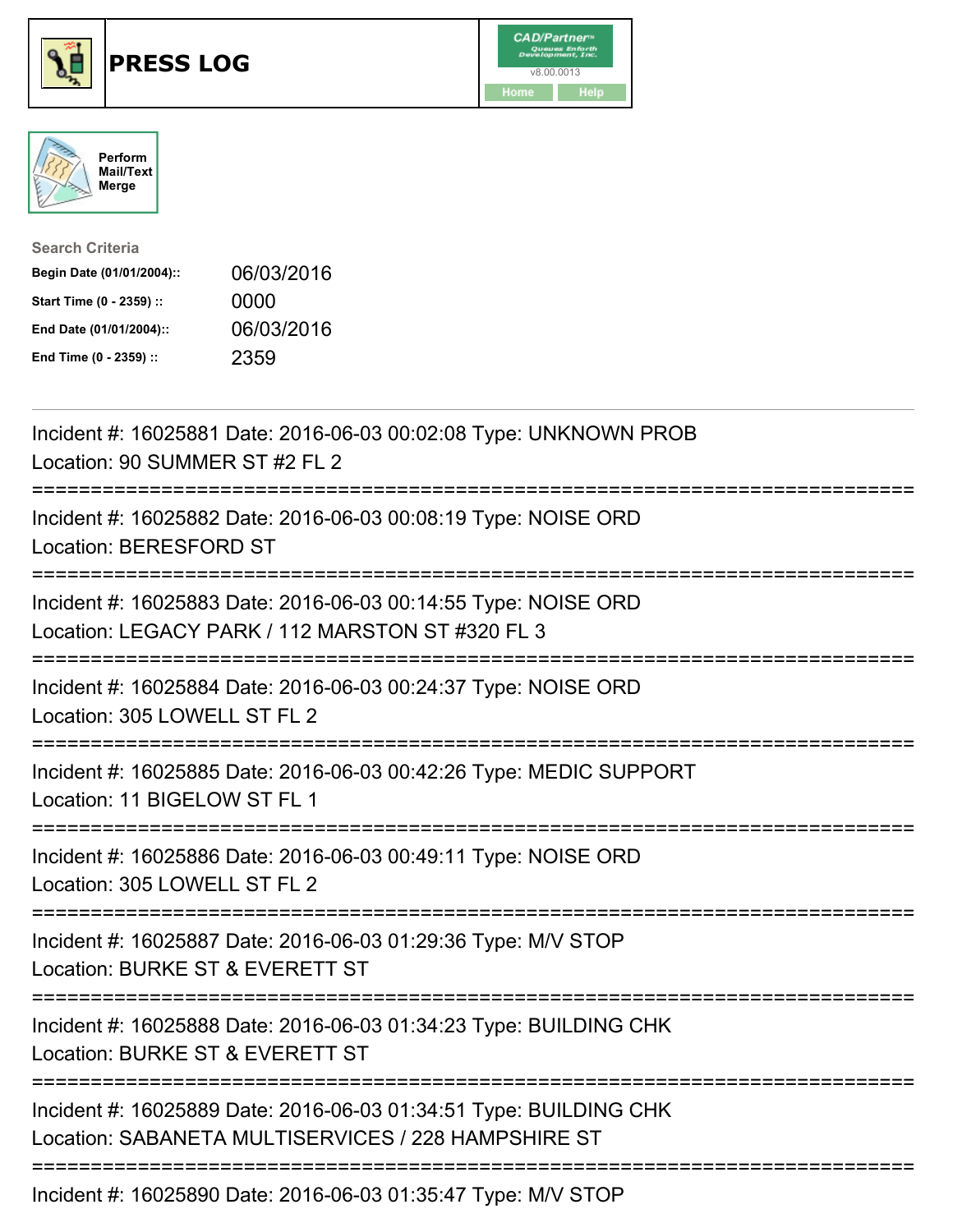Location: BROADWAY & CEDAR ST

=========================================================================== Incident #: 16025891 Date: 2016-06-03 01:42:15 Type: BUILDING CHK Location: 61 BRADFORD ST =========================================================================== Incident #: 16025893 Date: 2016-06-03 01:45:26 Type: SUS PERS/MV Location: NEW BALANCE ATHLETIC SHOE CORP / 5 S UNION ST =========================================================================== Incident #: 16025892 Date: 2016-06-03 01:46:29 Type: M/V STOP Location: CANAL ST & UNION ST =========================================================================== Incident #: 16025894 Date: 2016-06-03 02:02:06 Type: MEDIC SUPPORT Location: 359 LAWRENCE ST =========================================================================== Incident #: 16025895 Date: 2016-06-03 02:07:34 Type: BUILDING CHK Location: 253 BROADWAY =========================================================================== Incident #: 16025896 Date: 2016-06-03 02:09:12 Type: BUILDING CHK Location: PRIMO'S LIQUORS / 450 HAVERHILL ST =========================================================================== Incident #: 16025897 Date: 2016-06-03 02:12:37 Type: M/V STOP Location: OSGOOD ST & SALEM ST =========================================================================== Incident #: 16025898 Date: 2016-06-03 02:33:14 Type: VIO CITY ORD Location: WHITE HEN PANTRY / 703 HAVERHILL ST =========================================================================== Incident #: 16025899 Date: 2016-06-03 02:42:05 Type: NOISE ORD Location: PORTUGUESE A SALAZAR CLUB / 2 SARATOGA ST =========================================================================== Incident #: 16025900 Date: 2016-06-03 02:47:58 Type: TOW OF M/V Location: TRESPASS / 111 LOWELL ST =========================================================================== Incident #: 16025901 Date: 2016-06-03 02:48:21 Type: TOW OF M/V Location: TRESPASS / 42 CAMELLA TEOLI WY =========================================================================== Incident #: 16025902 Date: 2016-06-03 02:54:18 Type: DISORDERLY Location: 76 TREMONT ST =========================================================================== Incident #: 16025903 Date: 2016-06-03 02:55:08 Type: BUILDING CHK Location: MEN'S WAREHOUSE / 59 MERRIMACK ST =========================================================================== Incident #: 16025904 Date: 2016-06-03 03:03:09 Type: BUILDING CHK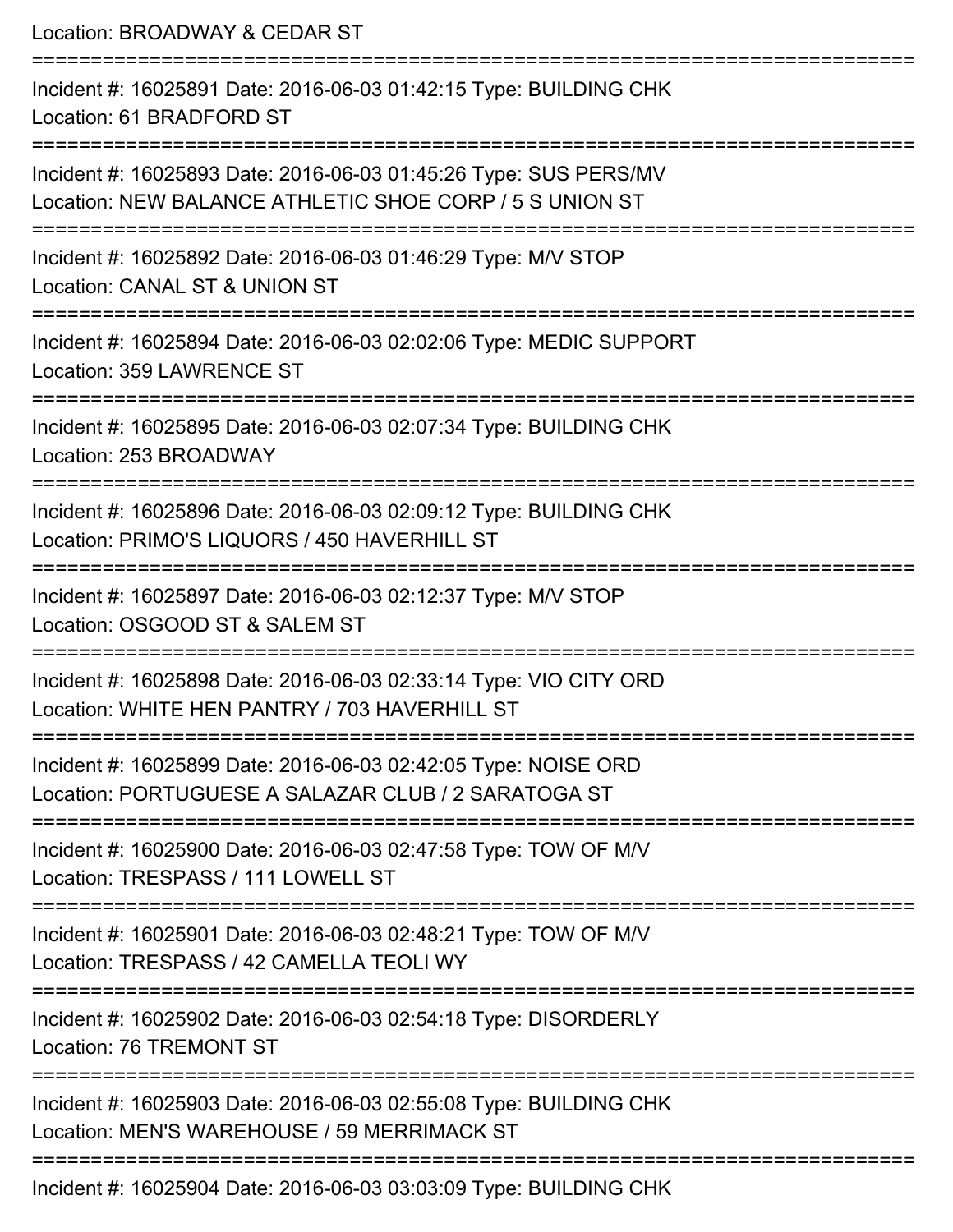| Incident #: 16025905 Date: 2016-06-03 03:07:29 Type: B&E/PROG<br>Location: 36 LENOX CIR                              |
|----------------------------------------------------------------------------------------------------------------------|
| Incident #: 16025906 Date: 2016-06-03 03:36:53 Type: LOCKOUT<br>Location: 383 HAVERHILL ST                           |
| Incident #: 16025907 Date: 2016-06-03 03:41:21 Type: BUILDING CHK<br>Location: CONSTRUCTION SITE / 2 MUSEUM SQ       |
| Incident #: 16025908 Date: 2016-06-03 03:42:49 Type: BUILDING CHK<br>Location: NAPOLI PIZZA + SUBS / 79 COMMON ST    |
| Incident #: 16025909 Date: 2016-06-03 03:44:33 Type: BUILDING CHK<br>Location: HAFFNERS GAS STATION / 194 S BROADWAY |
| Incident #: 16025910 Date: 2016-06-03 03:56:50 Type: M/V STOP<br>Location: WHITE HEN PANTRY / 703 HAVERHILL ST       |
| Incident #: 16025911 Date: 2016-06-03 04:01:31 Type: BUILDING CHK<br>Location: C.A.P / 7 BROADWAY                    |
| Incident #: 16025912 Date: 2016-06-03 06:57:47 Type: M/V STOP<br>Location: 174 MARSTON ST                            |
| Incident #: 16025913 Date: 2016-06-03 07:17:12 Type: M/V STOP<br>Location: LAWRENCE ST & STEARNS AV                  |
| Incident #: 16025914 Date: 2016-06-03 07:19:22 Type: PARK & WALK<br>Location: 205 BROADWAY                           |
| Incident #: 16025915 Date: 2016-06-03 07:24:52 Type: M/V STOP<br>Location: BROADWAY & HAVERHILL ST                   |
| Incident #: 16025916 Date: 2016-06-03 07:28:28 Type: M/V STOP<br>Location: HAVERHILL ST & RAILROAD ST                |
| Incident #: 16025917 Date: 2016-06-03 07:29:32 Type: M/V STOP<br>Location: LEBANON ST & WHITE ST                     |
| Incident #: 16025918 Date: 2016-06-03 07:29:40 Type: CLOSE STREET                                                    |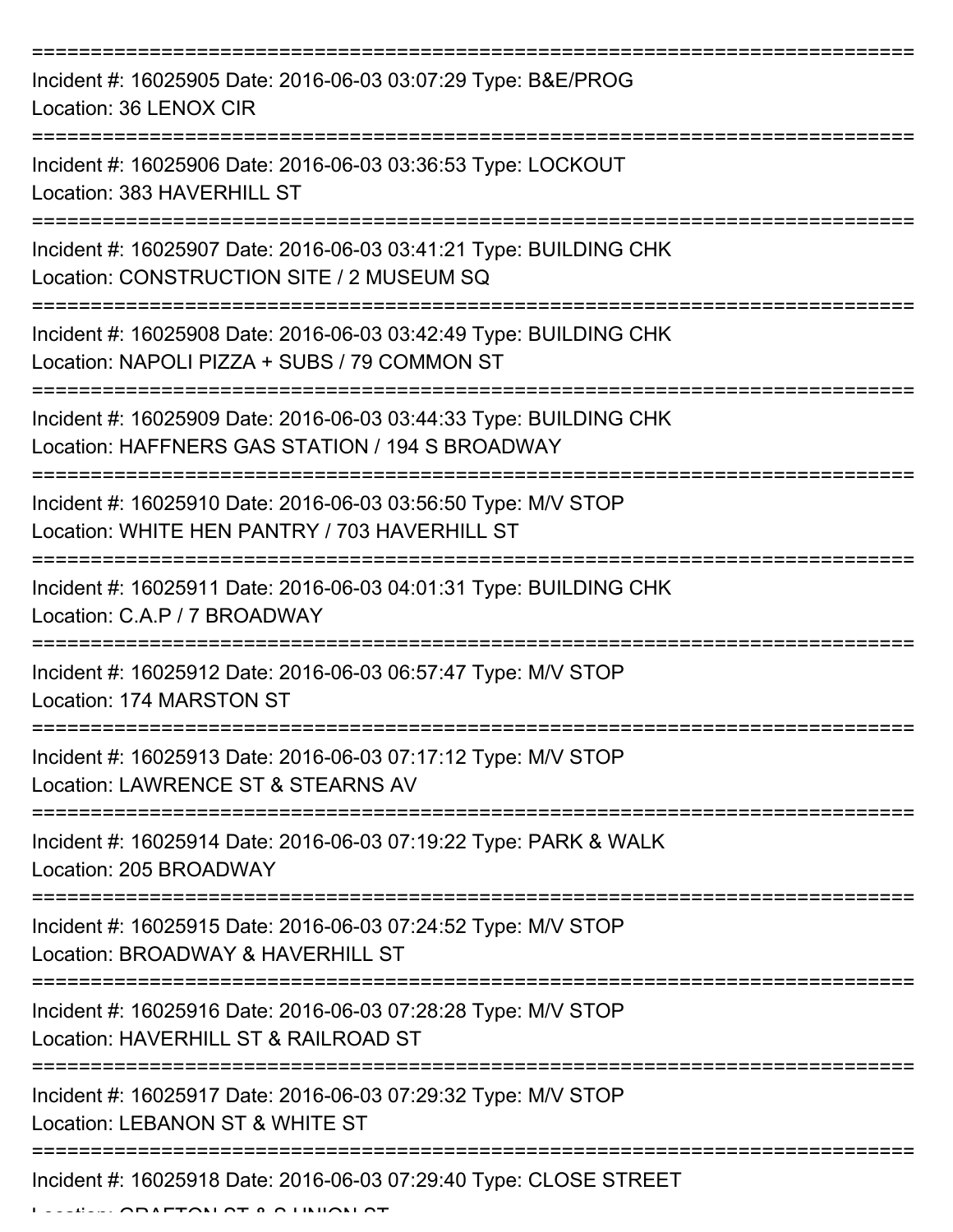| Incident #: 16025919 Date: 2016-06-03 07:30:13 Type: M/V STOP<br>Location: BROADWAY & CROSS ST       |
|------------------------------------------------------------------------------------------------------|
| Incident #: 16025920 Date: 2016-06-03 07:44:18 Type: M/V STOP<br>Location: 50 BROADWAY               |
| Incident #: 16025921 Date: 2016-06-03 07:45:44 Type: M/V STOP<br>Location: ESSEX ST & NEWBURY ST     |
| Incident #: 16025922 Date: 2016-06-03 07:50:02 Type: M/V STOP<br>Location: FRANKLIN ST & LOWELL ST   |
| Incident #: 16025923 Date: 2016-06-03 07:50:45 Type: AUTO ACC/PI<br>Location: 552 HAVERHILL ST       |
| Incident #: 16025924 Date: 2016-06-03 07:58:30 Type: WOMAN DOWN<br>Location: 135 BRADFORD ST         |
| Incident #: 16025925 Date: 2016-06-03 08:58:14 Type: WARRANT SERVE<br>Location: 169 HAVERHILL ST #10 |
| Incident #: 16025926 Date: 2016-06-03 09:08:03 Type: PARK & WALK<br>Location: BRADFORD ST & BROADWAY |
| Incident #: 16025927 Date: 2016-06-03 09:24:04 Type: LARCENY/MV/PAST<br>Location: 16 N BOYLSTON ST   |
| Incident #: 16025928 Date: 2016-06-03 09:41:54 Type: ASSSIT AMBULANC<br>Location: 189 MAPLE ST #8L   |
| Incident #: 16025929 Date: 2016-06-03 09:53:33 Type: LARCENY/MV/PAST<br>Location: 220 FERRY ST       |
| Incident #: 16025930 Date: 2016-06-03 09:58:56 Type: PARK & WALK<br>Location: BRADFORD ST & BROADWAY |
| Incident #: 16025931 Date: 2016-06-03 10:00:48 Type: AUTO ACC/NO PI<br>Location: 296 ESSEX ST        |
| Incident #: 16025932 Date: 2016-06-03 10:01:06 Type: FIGHT                                           |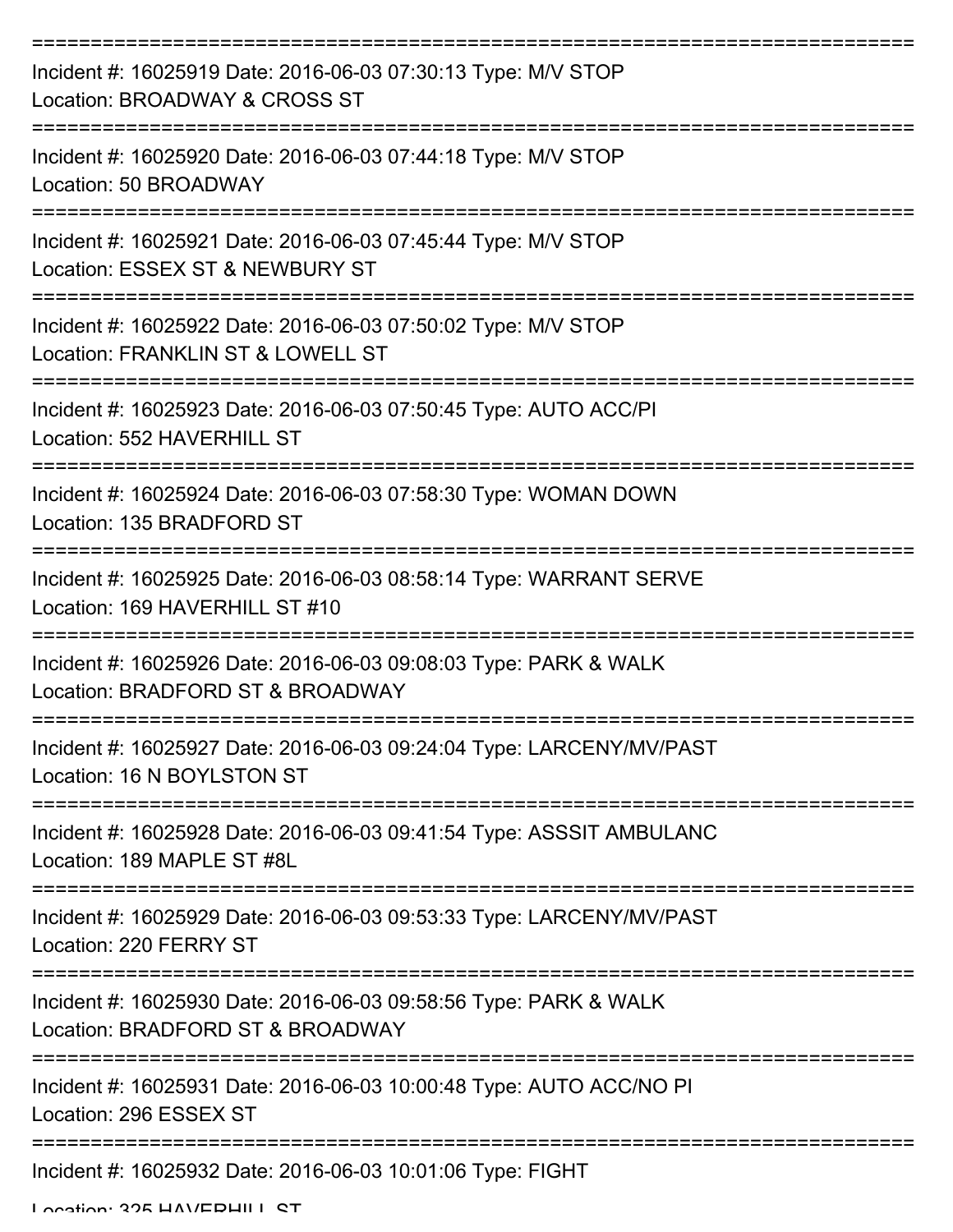| Incident #: 16025933 Date: 2016-06-03 10:10:58 Type: DOMESTIC/PROG<br>Location: 139 BENNINGTON ST      |
|--------------------------------------------------------------------------------------------------------|
| Incident #: 16025934 Date: 2016-06-03 10:12:59 Type: PARK & WALK<br>Location: MARKET ST & S UNION ST   |
| Incident #: 16025936 Date: 2016-06-03 10:15:39 Type: HIT & RUN M/V<br>Location: 8 OAKLAND RD           |
| Incident #: 16025935 Date: 2016-06-03 10:15:59 Type: INVEST CONT<br>Location: 345 HAVERHILL ST         |
| Incident #: 16025937 Date: 2016-06-03 10:18:04 Type: HARASSMENT<br>Location: 77 JACKSON ST             |
| Incident #: 16025938 Date: 2016-06-03 10:20:51 Type: INVEST CONT<br>Location: 36 E LAUREL ST           |
| Incident #: 16025939 Date: 2016-06-03 10:23:32 Type: M/V STOP<br>Location: 610 HAVERHILL ST            |
| Incident #: 16025940 Date: 2016-06-03 10:32:26 Type: PARK & WALK<br>Location: BRADFORD ST & BROADWAY   |
| Incident #: 16025941 Date: 2016-06-03 10:40:43 Type: MV/BLOCKING<br>Location: LAWRENCE ST & SUNSET AV  |
| Incident #: 16025942 Date: 2016-06-03 10:47:37 Type: M/V STOP<br>Location: S UNION ST & SALEM ST       |
| Incident #: 16025943 Date: 2016-06-03 10:49:25 Type: M/V STOP<br>Location: S UNION ST & SALEM ST       |
| Incident #: 16025944 Date: 2016-06-03 10:53:05 Type: GENERAL SERV<br>Location: 67 WEST ST              |
| Incident #: 16025945 Date: 2016-06-03 10:55:27 Type: RECOV/STOL/MV<br>Location: 52 BLANCHARD ST        |
| Incident #: 16025946 Date: 2016-06-03 10:58:15 Type: ANIMAL COMPL<br>Location: COMMON ST & LAWRENCE ST |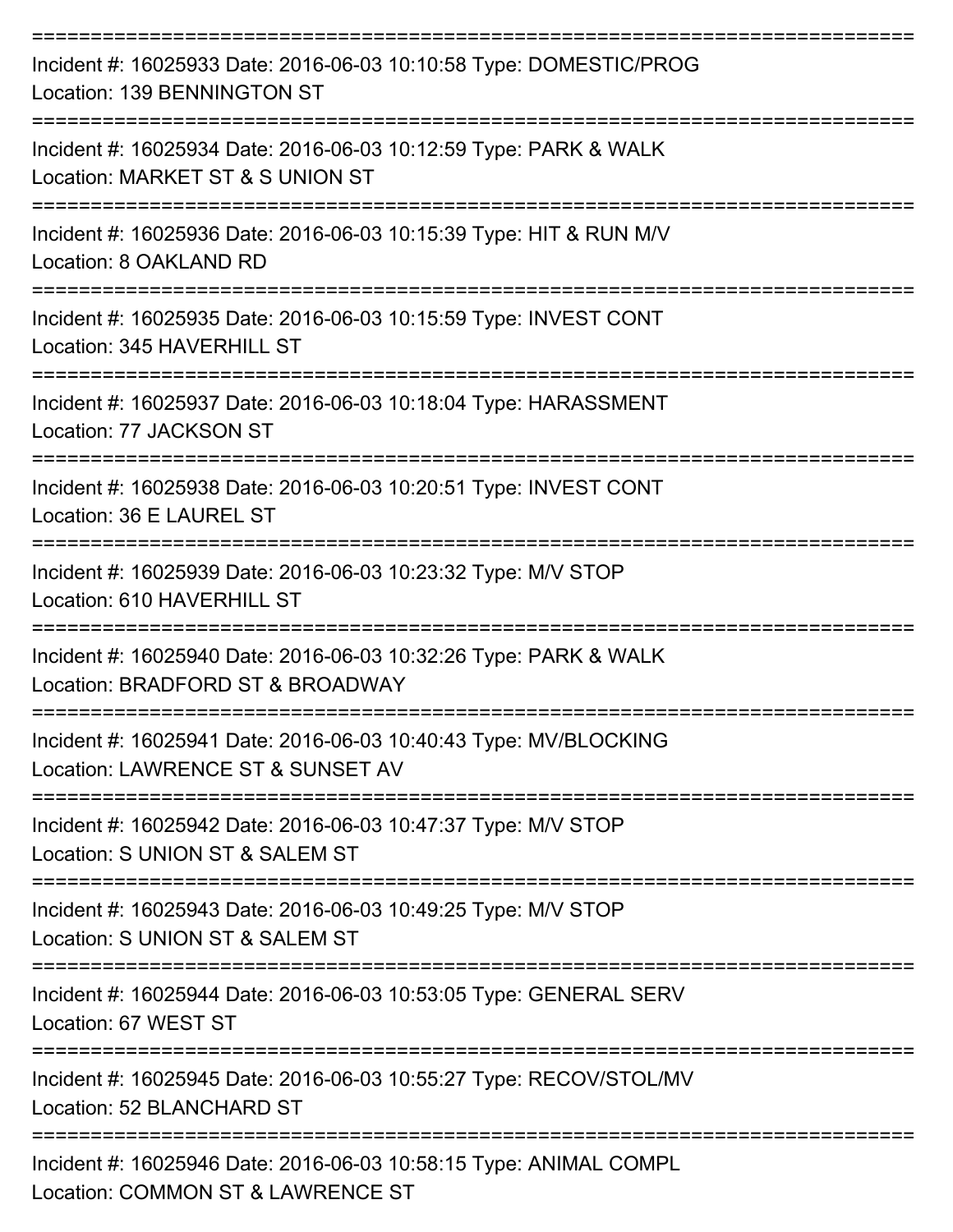| Incident #: 16025947 Date: 2016-06-03 11:04:25 Type: PARK & WALK<br>Location: MARKET ST & S UNION ST                               |
|------------------------------------------------------------------------------------------------------------------------------------|
| :=========================<br>Incident #: 16025948 Date: 2016-06-03 11:04:43 Type: PARK & WALK<br>Location: BRADFORD ST & BROADWAY |
| Incident #: 16025949 Date: 2016-06-03 11:07:34 Type: M/V STOP<br>Location: 18 MELROSE ST<br>:======================                |
| Incident #: 16025950 Date: 2016-06-03 11:14:08 Type: SPECIAL CHECK<br>Location: 140 WEST ST                                        |
| Incident #: 16025951 Date: 2016-06-03 11:14:58 Type: SPECIAL CHECK<br>Location: 62 WEST ST                                         |
| Incident #: 16025952 Date: 2016-06-03 11:16:16 Type: M/V STOP<br>Location: 56 HANCOCK ST                                           |
| Incident #: 16025953 Date: 2016-06-03 11:21:58 Type: M/V STOP<br>Location: MILVILLE AV & OXFORD ST                                 |
| Incident #: 16025954 Date: 2016-06-03 11:36:52 Type: M/V STOP<br>Location: 354 BROADWAY                                            |
| Incident #: 16025955 Date: 2016-06-03 11:43:42 Type: AUTO ACC/NO PI<br>Location: 280 MERRIMACK ST                                  |
| Incident #: 16025956 Date: 2016-06-03 11:44:55 Type: MAN DOWN<br>Location: BROADWAY & CONCORD ST                                   |
| Incident #: 16025957 Date: 2016-06-03 11:48:08 Type: SHOPLIFTING<br>Location: DEMOULAS MARKET / 700 ESSEX ST                       |
| Incident #: 16025958 Date: 2016-06-03 11:57:01 Type: SUS PERS/MV<br>Location: MARBLE AV & OHIO AV                                  |
| Incident #: 16025959 Date: 2016-06-03 12:08:03 Type: B&E/PROG<br>Location: REGISTRY OF MOTOR VEHICLES / 73 WINTHROP AV             |
| Incident #: 16025960 Date: 2016-06-03 12:17:53 Type: SUS PERS/MV<br>Location: 439 S UNION                                          |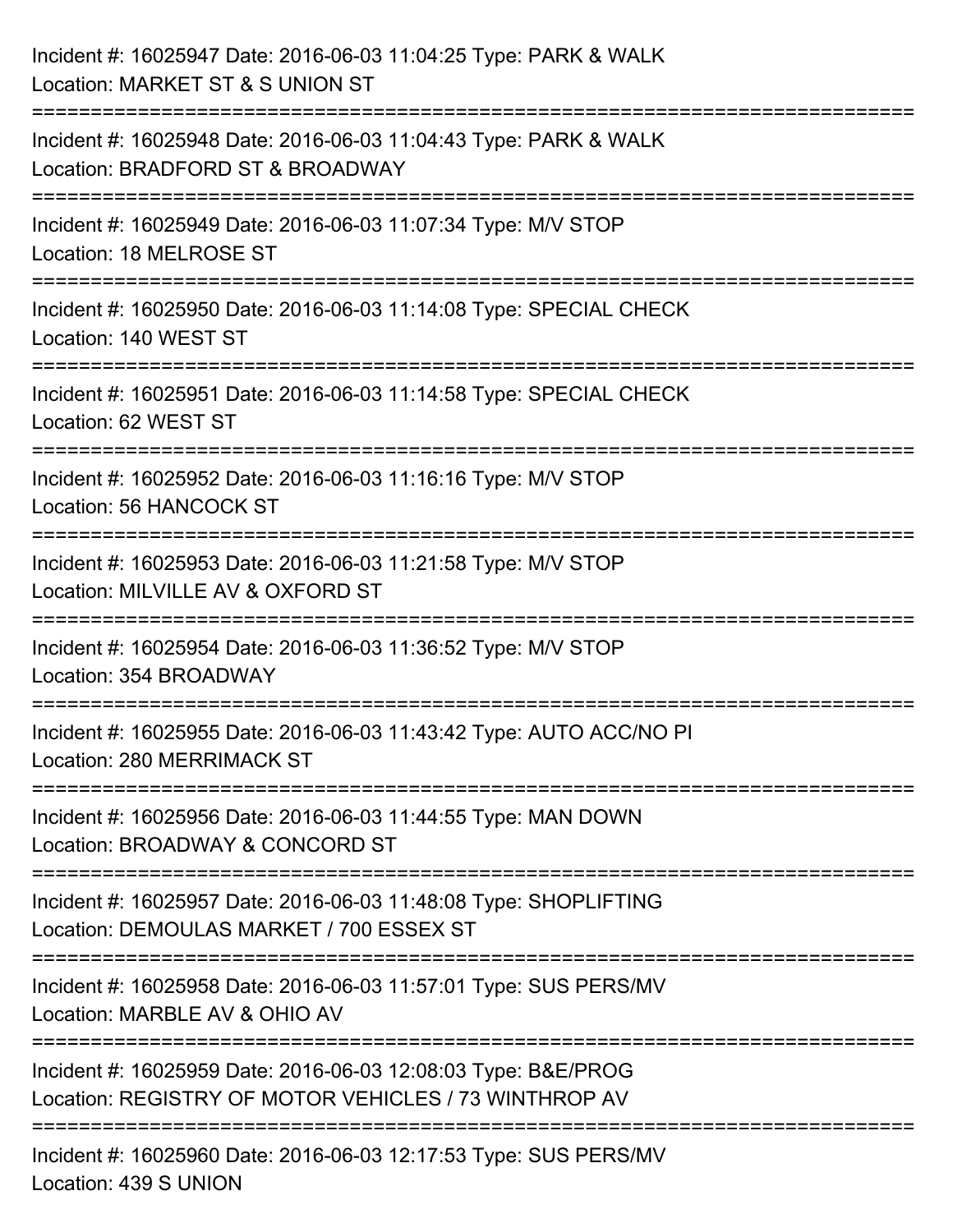| Incident #: 16025961 Date: 2016-06-03 12:26:26 Type: SUS PERS/MV<br>Location: PARK ST & SAUNDERS ST                                  |
|--------------------------------------------------------------------------------------------------------------------------------------|
| Incident #: 16025962 Date: 2016-06-03 12:32:55 Type: SUS PERS/MV<br>Location: 50 BROADWAY                                            |
| Incident #: 16025963 Date: 2016-06-03 12:34:21 Type: THREATS<br>Location: SWEENEYS PACKAGE STORE / 90 ESSEX ST                       |
| ==========================<br>Incident #: 16025964 Date: 2016-06-03 12:40:45 Type: A&B D/W PAST<br>Location: HAVERHILL ST & LAWRENCE |
| Incident #: 16025965 Date: 2016-06-03 12:49:49 Type: MEDIC SUPPORT<br>Location: ESSEX ST & UNION ST                                  |
| Incident #: 16025966 Date: 2016-06-03 12:51:51 Type: NEIGHBOR PROB<br>Location: 49 SUNSET AV                                         |
| Incident #: 16025967 Date: 2016-06-03 12:53:50 Type: INVESTIGATION<br>Location: LEAHY SCHOOL / 100 ERVING AV                         |
| Incident #: 16025968 Date: 2016-06-03 12:53:51 Type: MAN DOWN<br>Location: 243 HAVERHILL ST                                          |
| Incident #: 16025969 Date: 2016-06-03 13:03:55 Type: LOUD NOISE<br>Location: 419 HIGH ST FL 2                                        |
| Incident #: 16025970 Date: 2016-06-03 13:08:37 Type: PARK & WALK<br>Location: BRADFORD ST & BROADWAY                                 |
| Incident #: 16025971 Date: 2016-06-03 13:10:33 Type: SUS PERS/MV<br>Location: CAMBRIDGE ST & WINTHROP AV                             |
| Incident #: 16025972 Date: 2016-06-03 13:15:00 Type: DRUG VIO<br>Location: PARK ST & SAUNDERS ST                                     |
| Incident #: 16025973 Date: 2016-06-03 13:20:27 Type: SUS PERS/MV<br>Location: 36 SUMMER ST                                           |
| Incident #: 16025974 Date: 2016-06-03 13:28:14 Type: MEDIC SUPPORT<br><b>Location: CENTRAL BRIDGE</b>                                |

===========================================================================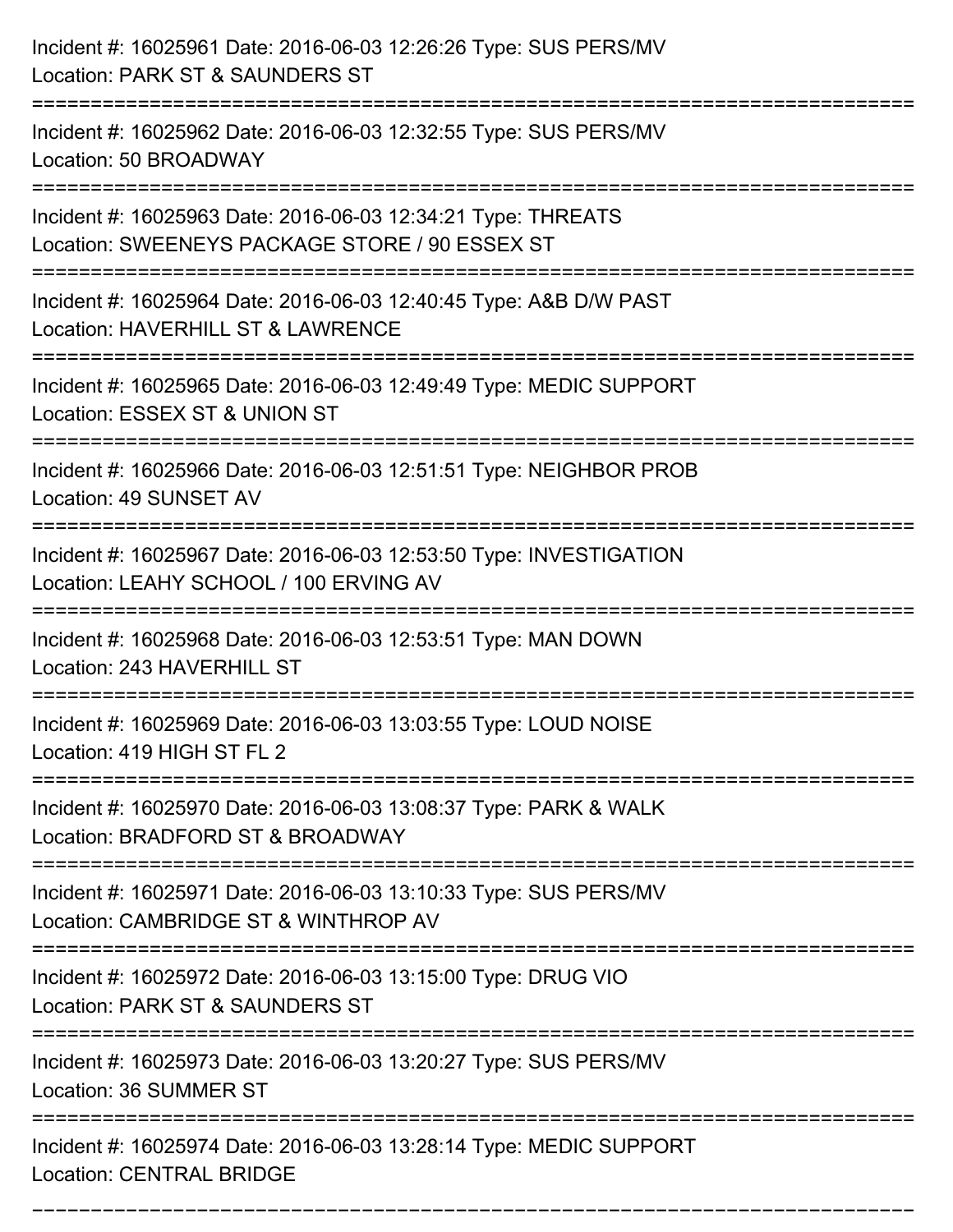| Incident #: 16025975 Date: 2016-06-03 13:30:01 Type: NOTIFICATION<br>Location: 164 BOXFORD ST #1                                                                            |
|-----------------------------------------------------------------------------------------------------------------------------------------------------------------------------|
| Incident #: 16025977 Date: 2016-06-03 13:32:43 Type: A&B PAST<br>Location: ESSEX BOUTIQUE/SUB-WAY / 161 ESSEX ST                                                            |
| Incident #: 16025976 Date: 2016-06-03 13:33:04 Type: TOW OF M/V<br>Location: HAVERHILL ST & NEWBURY ST<br>==================================<br>=========================== |
| Incident #: 16025978 Date: 2016-06-03 13:34:40 Type: ALARM/HOLD<br>Location: 25 MARSTON ST #202                                                                             |
| Incident #: 16025979 Date: 2016-06-03 13:45:56 Type: THREATS<br>Location: 75 BASSWOOD ST FL 2ND<br>:================================                                        |
| Incident #: 16025981 Date: 2016-06-03 14:01:45 Type: THREATS<br>Location: 13 W LAUREL ST #7                                                                                 |
| Incident #: 16025980 Date: 2016-06-03 14:02:47 Type: RECOV/STOL/MV<br>Location: 163 BERNARD AV                                                                              |
| Incident #: 16025982 Date: 2016-06-03 14:06:47 Type: TOW OF M/V<br>Location: BLANCHARD ST & FARNHAM ST                                                                      |
| Incident #: 16025983 Date: 2016-06-03 14:20:17 Type: GENERAL SERV<br>Location: 96 NEWTON ST                                                                                 |
| Incident #: 16025986 Date: 2016-06-03 14:24:19 Type: LARCENY/PAST<br>Location: 29 ORCHARD ST FL 1                                                                           |
| Incident #: 16025985 Date: 2016-06-03 14:28:57 Type: DOMESTIC/PROG<br>Location: 22 LEONARD AV                                                                               |
| Incident #: 16025984 Date: 2016-06-03 14:30:55 Type: FIRE<br>Location: DENNYS / 160 WINTHROP AV                                                                             |
| Incident #: 16025987 Date: 2016-06-03 14:45:27 Type: ASSSIT OTHER PD<br>Location: 129 BENNINGTON ST                                                                         |
| Incident #: 16025988 Date: 2016-06-03 14:56:02 Type: DISTURBANCE<br>Location: 85 CROSS ST #3                                                                                |
|                                                                                                                                                                             |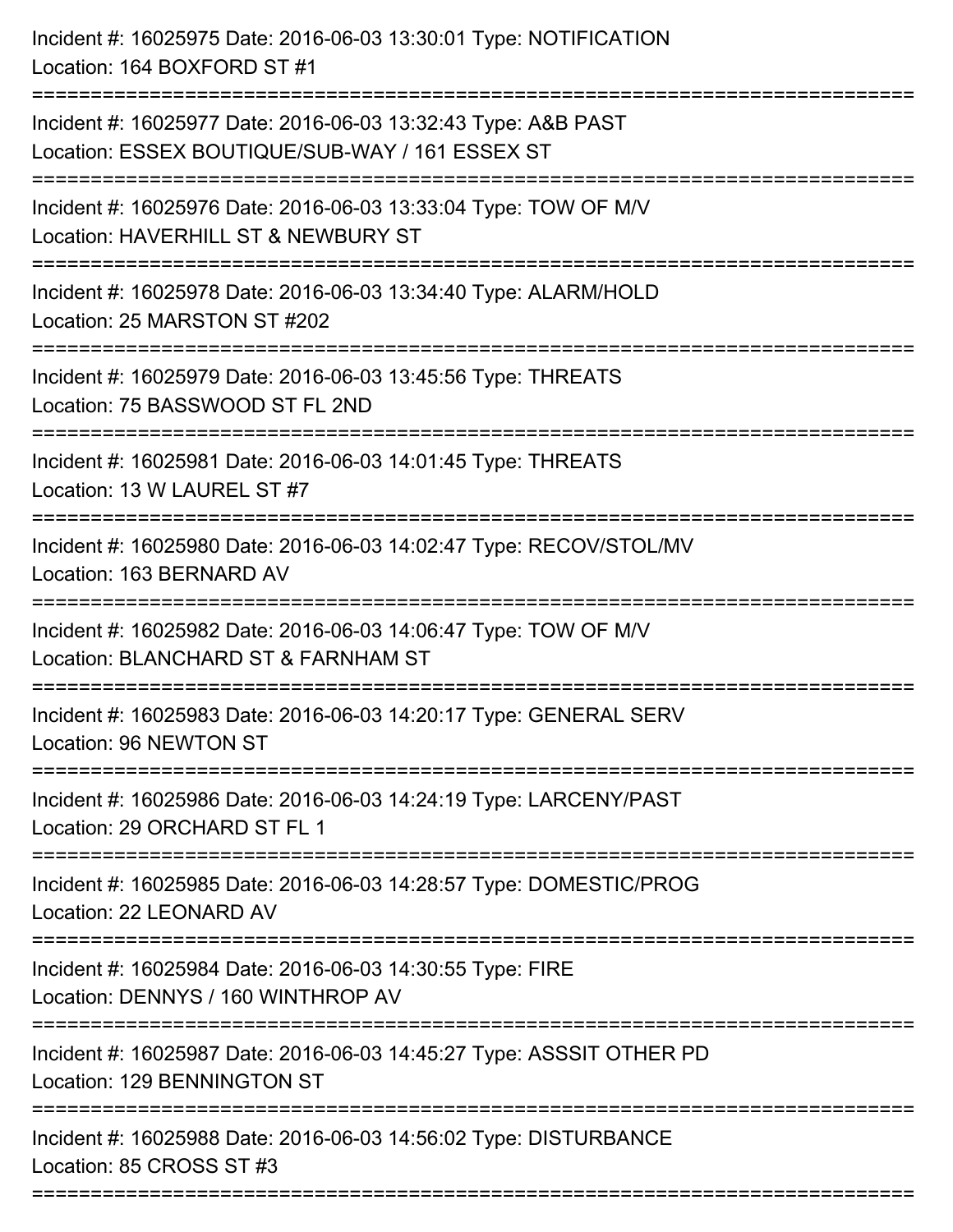Location: 355 HAVERHILL ST

| Incident #: 16025989 Date: 2016-06-03 15:04:29 Type: M/V STOP<br>Location: BROADWAY & WATER ST                                                            |
|-----------------------------------------------------------------------------------------------------------------------------------------------------------|
| Incident #: 16025991 Date: 2016-06-03 15:39:25 Type: M/V STOP<br>Location: WINTHROP & N PARISH                                                            |
| Incident #: 16025992 Date: 2016-06-03 15:39:53 Type: AUTO ACC/NO PI<br>Location: FAMILY DOLLAR / 63 WINTHROP AV                                           |
| Incident #: 16025993 Date: 2016-06-03 15:47:35 Type: SUS PERS/MV<br>Location: 15 HANLON CT                                                                |
| Incident #: 16025994 Date: 2016-06-03 15:55:51 Type: M/V STOP<br>Location: BURLINGTON ST & MT VERNON ST                                                   |
| Incident #: 16025995 Date: 2016-06-03 16:26:15 Type: FIRE<br>Location: 120 BERKELEY ST                                                                    |
| Incident #: 16025996 Date: 2016-06-03 16:35:34 Type: M/V STOP<br>Location: 291 BROADWAY                                                                   |
| Incident #: 16025997 Date: 2016-06-03 16:48:07 Type: DRUG VIO<br>Location: 70 MELVIN ST FL 2                                                              |
| Incident #: 16025998 Date: 2016-06-03 16:49:59 Type: AUTO ACC/NO PI<br>Location: 50 WOODLAND ST                                                           |
| ==================<br>==================================<br>Incident #: 16025999 Date: 2016-06-03 17:26:32 Type: NOTIFICATION<br>Location: 164 BOXFORD ST |
| Incident #: 16026000 Date: 2016-06-03 17:30:13 Type: 209A/SERVE<br>Location: 57 JACKSON ST                                                                |
| Incident #: 16026001 Date: 2016-06-03 17:38:29 Type: ROBBERY ARMED<br>Location: 21 MEDFORD ST                                                             |
| Incident #: 16026002 Date: 2016-06-03 17:41:01 Type: LARCENY/PAST<br>Location: 26 PHILLIPS ST #SIDE FL 1                                                  |
|                                                                                                                                                           |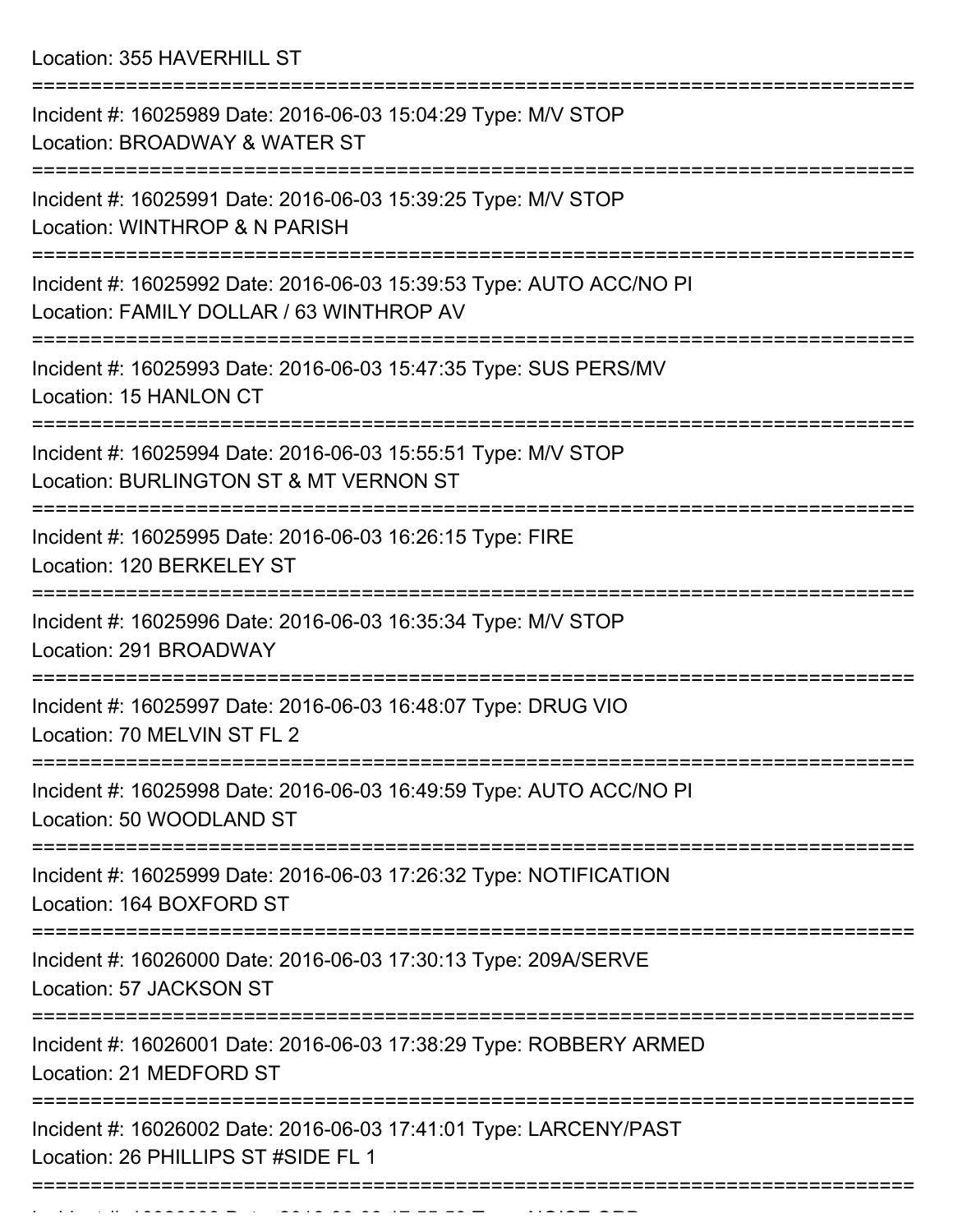Location: 49 EXCHANGE ST =========================================================================== Incident #: 16026004 Date: 2016-06-03 18:02:38 Type: DOMESTIC/PROG Location: 5 ROYAL ST FL 1 =========================================================================== Incident #: 16026005 Date: 2016-06-03 18:08:42 Type: MV/BLOCKING Location: OSGOOD ST & W DALTON ST =========================================================================== Incident #: 16026006 Date: 2016-06-03 18:12:35 Type: MISSING PERS Location: 59 BROOK ST =========================================================================== Incident #: 16026007 Date: 2016-06-03 18:23:33 Type: FRAUD Location: 49 BUSWELL ST =========================================================================== Incident #: 16026008 Date: 2016-06-03 18:24:35 Type: M/V STOP Location: BROADWAY & CONCORD ST =========================================================================== Incident #: 16026009 Date: 2016-06-03 18:35:29 Type: THREATS Location: 62 GREENWOOD ST =========================================================================== Incident #: 16026010 Date: 2016-06-03 18:39:51 Type: ALARM/BURG Location: T MOBILE / 73 WINTHROP AV =========================================================================== Incident #: 16026011 Date: 2016-06-03 18:43:13 Type: SUS PERS/MV Location: 495 & MERRIMACK =========================================================================== Incident #: 16026012 Date: 2016-06-03 18:45:30 Type: M/V STOP Location: 61 MECHANIC ST =========================================================================== Incident #: 16026013 Date: 2016-06-03 18:46:08 Type: M/V STOP Location: 10 FLM ST =========================================================================== Incident #: 16026014 Date: 2016-06-03 18:57:37 Type: NOISE ORD Location: ELM ST & LINCOLN CT =========================================================================== Incident #: 16026015 Date: 2016-06-03 18:58:55 Type: MEDIC SUPPORT Location: 22 WOODLAND ST =========================================================================== Incident #: 16026016 Date: 2016-06-03 19:02:58 Type: SUS PERS/MV Location: 210 MERRIMACK ST #117

===========================================================================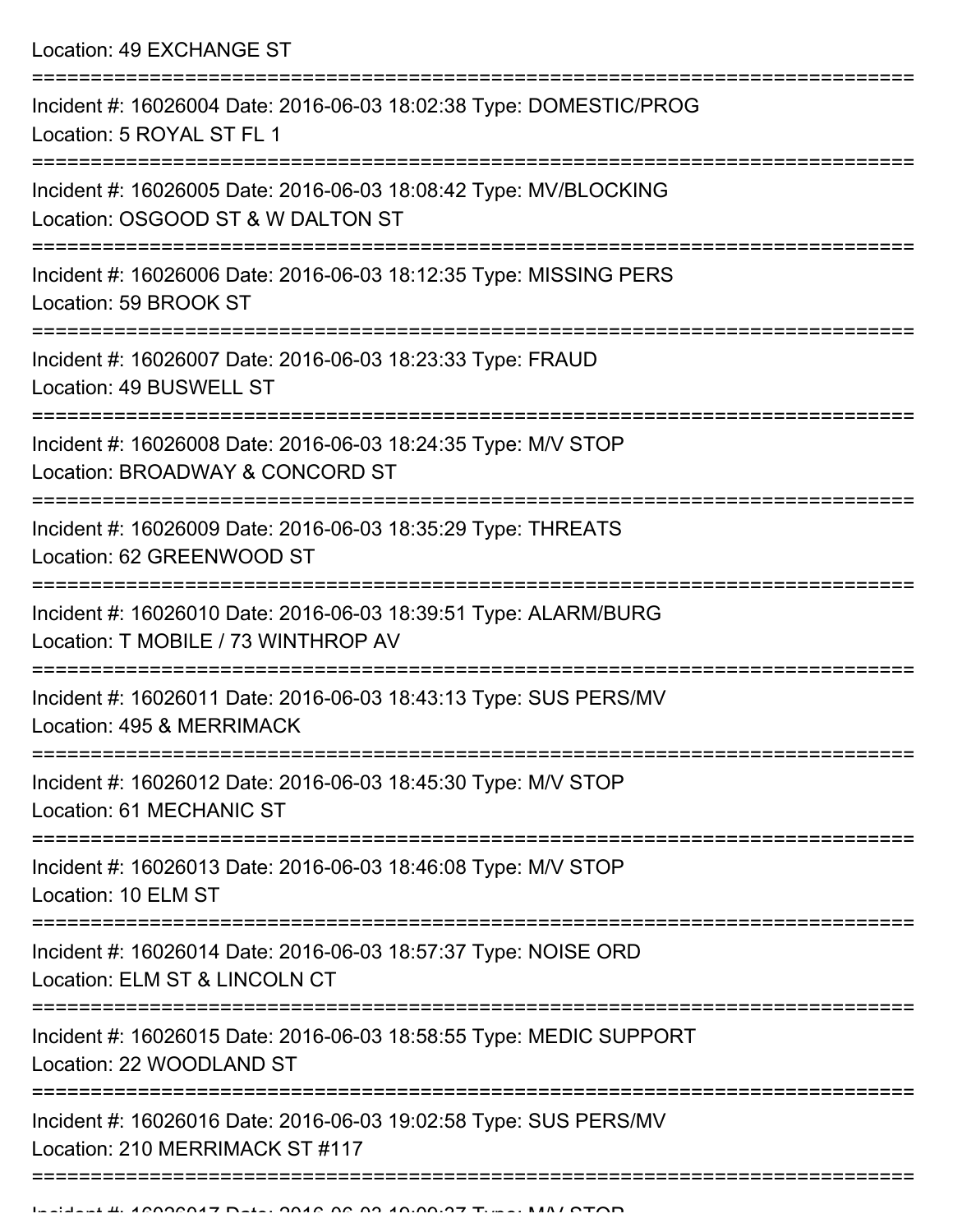| Location: BROADWAY & CEDAR ST                                                                                                         |
|---------------------------------------------------------------------------------------------------------------------------------------|
| Incident #: 16026018 Date: 2016-06-03 19:10:29 Type: AUTO ACC/NO PI<br>Location: LEXINGTON ST & MYRTLE ST                             |
| Incident #: 16026019 Date: 2016-06-03 19:15:12 Type: MEDIC SUPPORT<br>Location: 87 SUMMER ST                                          |
| Incident #: 16026020 Date: 2016-06-03 19:18:28 Type: M/V STOP<br>Location: S UNION ST & SPRINGFIELD ST                                |
| :=========================<br>Incident #: 16026021 Date: 2016-06-03 19:20:41 Type: THREATS<br>Location: 18 ESSEX ST                   |
| Incident #: 16026022 Date: 2016-06-03 19:24:13 Type: M/V STOP<br>Location: ELM ST & JACKSON ST                                        |
| Incident #: 16026023 Date: 2016-06-03 19:25:30 Type: M/V STOP<br>Location: HAVERHILL ST & NEWBURY ST                                  |
| Incident #: 16026024 Date: 2016-06-03 20:01:48 Type: DOMESTIC/PROG<br>Location: 1 GREENWOOD ST                                        |
| Incident #: 16026025 Date: 2016-06-03 20:04:38 Type: ALARM/BURG<br>Location: MAINSTREAM GLOBAL / 91 GLENN ST                          |
| -------------------------------<br>Incident #: 16026026 Date: 2016-06-03 20:16:26 Type: M/V STOP<br>Location: BOWDOIN ST & S BROADWAY |
| Incident #: 16026027 Date: 2016-06-03 20:22:58 Type: DISTURBANCE<br>Location: 87 SUMMER ST                                            |
| Incident #: 16026028 Date: 2016-06-03 20:26:00 Type: SUS PERS/MV<br>Location: 84 FOSTER ST                                            |
| Incident #: 16026029 Date: 2016-06-03 20:27:17 Type: ALARM/BURG<br>Location: NE POPCORN / 55 BAY STATE RD                             |
| Incident #: 16026030 Date: 2016-06-03 20:47:07 Type: M/V STOP<br>Location: METHUEN ST & MILL ST                                       |
|                                                                                                                                       |

Incident #: 16026031 Date: 2016-06-03 20:49:01 Type: M/V STOP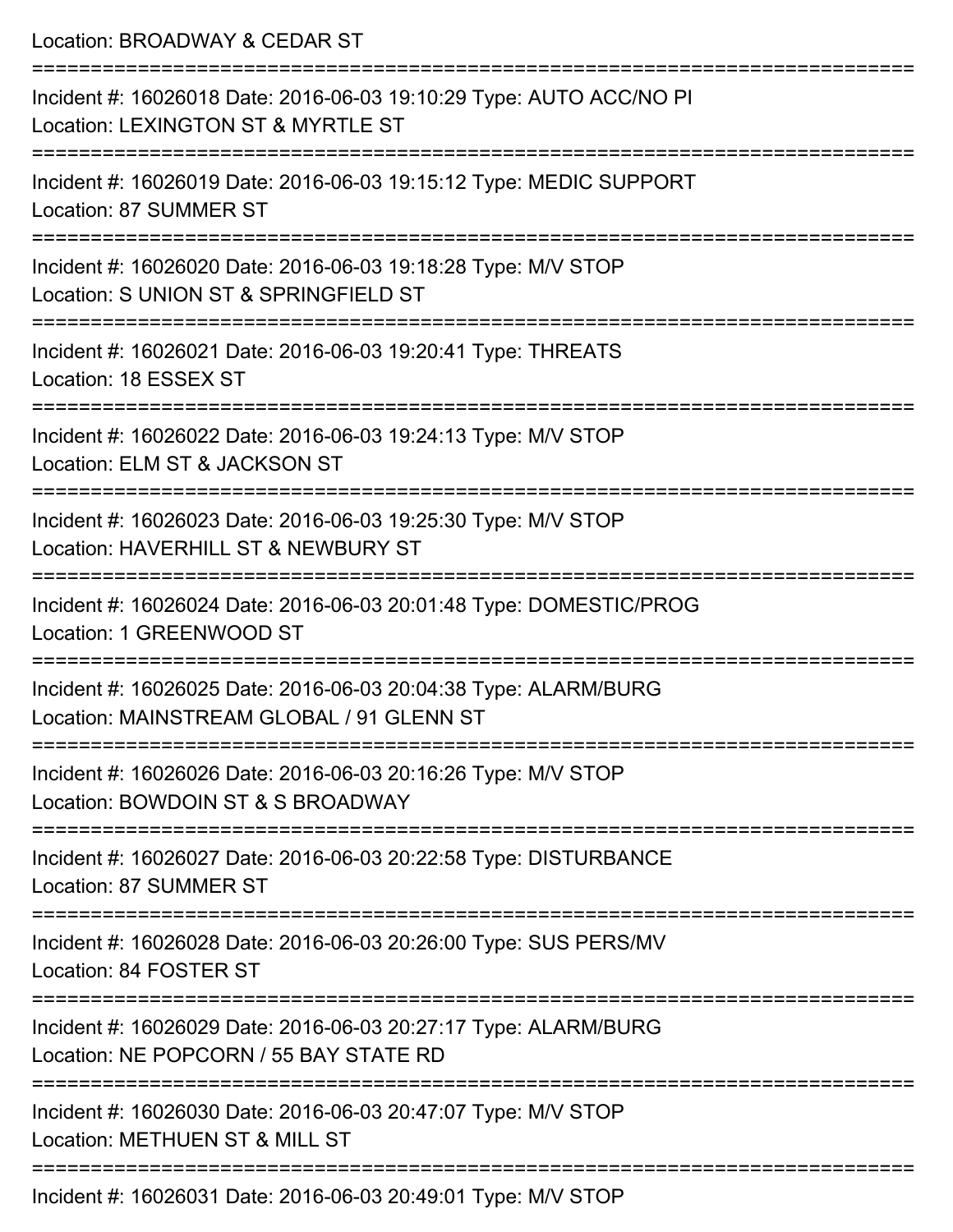| Incident #: 16026032 Date: 2016-06-03 20:50:16 Type: M/V STOP<br>Location: 425 MARKET ST                                        |
|---------------------------------------------------------------------------------------------------------------------------------|
| Incident #: 16026033 Date: 2016-06-03 20:53:21 Type: M/V STOP<br>Location: REAR OF HAFFNERS                                     |
| Incident #: 16026034 Date: 2016-06-03 20:58:00 Type: NOISE ORD<br>Location: 90 SUMMER ST                                        |
| Incident #: 16026035 Date: 2016-06-03 20:59:37 Type: AUTO ACC/PI<br>Location: 41 KNOX ST                                        |
| Incident #: 16026036 Date: 2016-06-03 21:01:39 Type: NOISE ORD<br>Location: 278 BROADWAY                                        |
| =======================<br>Incident #: 16026037 Date: 2016-06-03 21:07:39 Type: MISSING PERS<br>Location: SHAWSHEEN PARK / null |
| Incident #: 16026038 Date: 2016-06-03 21:19:52 Type: DOMESTIC/PROG<br>Location: 5 NESMITH ST<br>===========                     |
| Incident #: 16026039 Date: 2016-06-03 21:38:48 Type: DOMESTIC/PROG<br>Location: LEAHY SCHOOL / 100 ERVING AV                    |
| Incident #: 16026040 Date: 2016-06-03 21:40:17 Type: B&E/PROG<br>Location: 264 COLONIAL RD                                      |
| Incident #: 16026042 Date: 2016-06-03 21:44:10 Type: UNKNOWN PROB<br>Location: 14 CRESCENT ST                                   |
| Incident #: 16026041 Date: 2016-06-03 21:44:24 Type: MV/BLOCKING<br>Location: 506 LOWELL ST                                     |
| Incident #: 16026043 Date: 2016-06-03 21:59:30 Type: NOISE ORD<br>Location: 30 CHELMSFORD ST                                    |
| Incident #: 16026044 Date: 2016-06-03 21:59:51 Type: NOISE ORD<br>Location: 73 SHAWSHEEN RD FL 1                                |
| Incident #: 16026045 Date: 2016-06-03 22:04:06 Type: DISTURBANCE                                                                |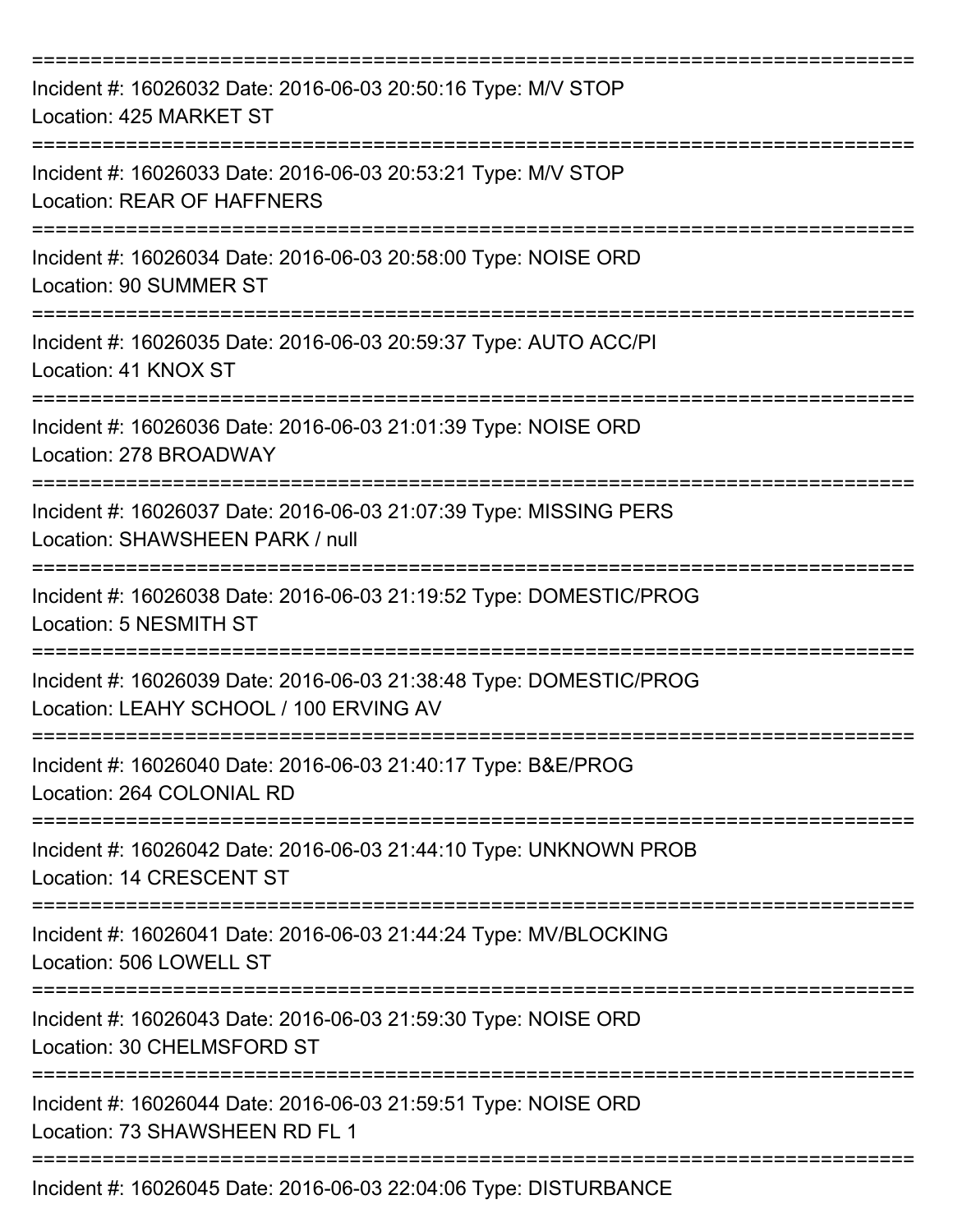| Incident #: 16026046 Date: 2016-06-03 22:07:04 Type: NOISE ORD<br>Location: 152 MARGIN ST FL 1               |
|--------------------------------------------------------------------------------------------------------------|
| Incident #: 16026047 Date: 2016-06-03 22:17:58 Type: ALARM/BURG<br>Location: 576 HAVERHILL ST                |
| Incident #: 16026048 Date: 2016-06-03 22:23:31 Type: DOMESTIC/PROG<br>Location: 25 SPRINGFIELD ST            |
| Incident #: 16026049 Date: 2016-06-03 22:33:07 Type: ALARM/BURG<br>Location: MARIA ALACANTARA / 530 BROADWAY |
| Incident #: 16026050 Date: 2016-06-03 22:46:28 Type: WARRANT SERVE<br>Location: 90 LOWELL ST                 |
| Incident #: 16026051 Date: 2016-06-03 22:54:32 Type: M/V STOP<br>Location: METHUEN ST & UNION ST             |
| Incident #: 16026052 Date: 2016-06-03 22:56:59 Type: B&E/MV/PAST<br>Location: 50 PROSPECT ST<br>===========  |
| Incident #: 16026054 Date: 2016-06-03 23:04:06 Type: FIGHT<br>Location: 75 OAK ST                            |
| Incident #: 16026053 Date: 2016-06-03 23:04:07 Type: NOISE ORD<br>Location: 20 BENNINGTON ST                 |
| Incident #: 16026055 Date: 2016-06-03 23:05:43 Type: MV/BLOCKING<br>Location: 506 LOWELL ST                  |
| Incident #: 16026056 Date: 2016-06-03 23:10:51 Type: M/V STOP<br>Location: ESSEX ST & MILL ST                |
| Incident #: 16026057 Date: 2016-06-03 23:14:10 Type: THREATS<br>Location: SAM'S FOOD STORE / 389 BROADWAY    |
| Incident #: 16026058 Date: 2016-06-03 23:17:46 Type: ALARM/BURG<br>Location: GO ONE DOLLAR / 73 WINTHROP AV  |
| Incident #: 16026059 Date: 2016-06-03 23:24:48 Type: AUTO ACC/NO PI                                          |

 $L$ .... 75 MANCHESTER ST